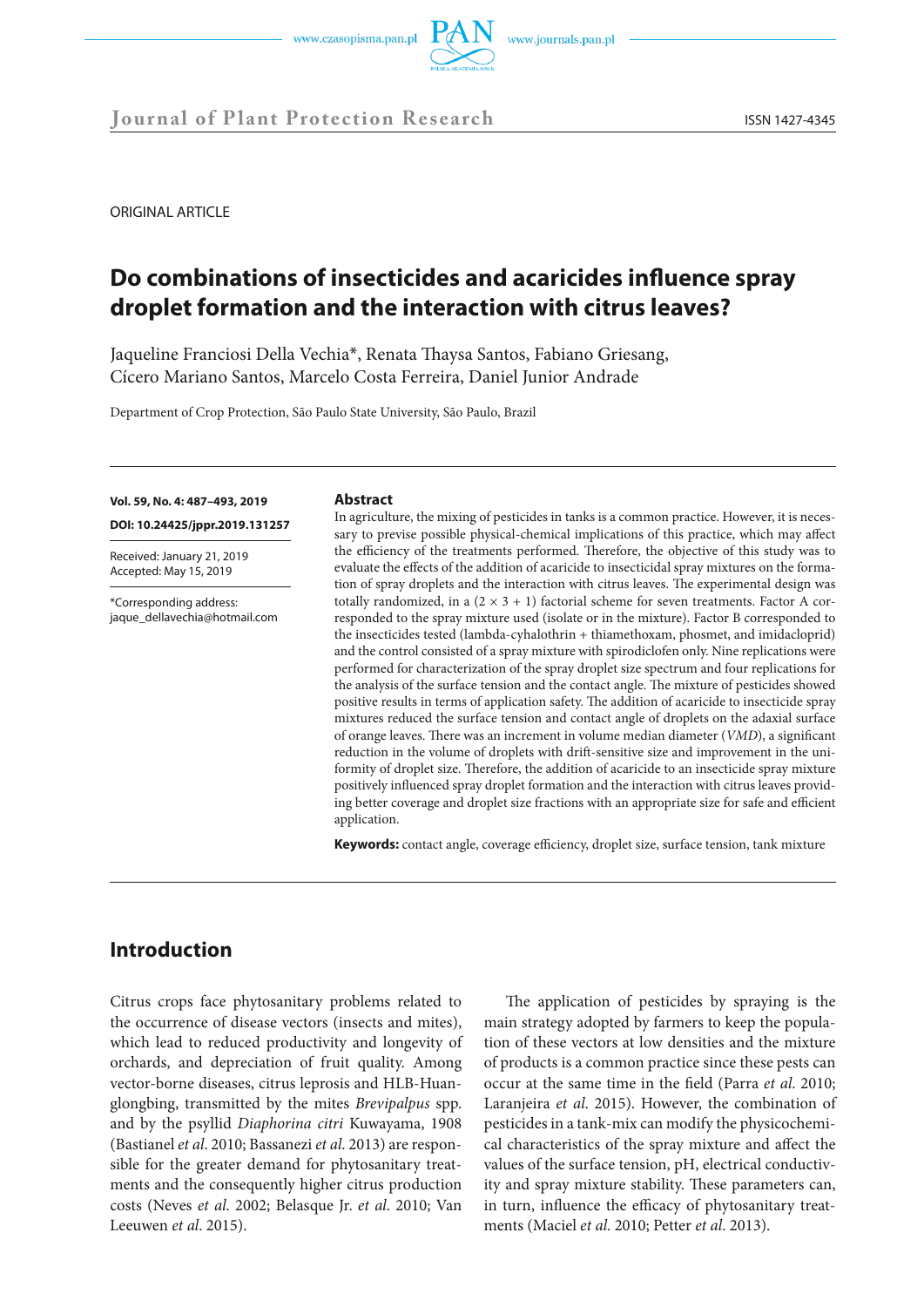www.czasopisma.pan.pl



The physicochemical properties of the spray mixture can significantly change the process of droplet formation by changing their diameter and uniformity in size (Marmottant and Villermaux 2004), which influences the destination of droplet deposit. The droplet size is significant regarding susceptibility to drift and evaporation, penetration capacity, in addition to the deposit, spreading of the droplets, and distribution on the targets (Prokop and Kejklicek 2002; Andrade *et al*. 2010).

Studies on the interference of the physicochemical properties of the tank-mix on the formation, transport, and deposit of droplets on targets are essential because these investigations can allow for the evaluation of the efficiency and safety of the application (Hewitt 2008). Concerns about the interactions between products in sprayer tanks have been increasing among farmers, but there is a lack of information about associated consequences. Therefore, there is a gap between the stages of development and appropriate usage.

The objective of this work was to evaluate the effects of the addition of acaricide to insecticidal spray mixtures on the surface tension, droplet spectrum characteristics, as well as the contact angle of the droplets on the surface of citrus leaves.

# **Materials and Methods**

The work consisted of three complementary experiments based on the analysis of surface tension, the contact angle of droplets on the surface of orange leaves [*Citrus sinensis* (L.) Osbeck] and the characterization of the spray droplet spectrum.

The spray liquids consisted of lambda-cyhalothrin + + thiamethoxam [15 ml · 100 l−1 (Engeo™ Pleno SC − Syngenta, India and Huddersfield, England)], phosmet [150 g · 100 l<sup>-1</sup> (Imidan<sup>®</sup> 500 WP − Cross Link, Brazil)], imidacloprid [20 ml · 100 l−1 (Provado® 200 SC − Bayer CropScience AG, Germany)] and the acaricide spirodiclofen [25 ml ⋅ 100 l−1 (Envidor® 240 SC; Bayer CropScience AG, Germany)], as a control. The spray mixtures were prepared with deionized water at an ambient temperature of  $25 \pm 2$ °C and a relative humidity of  $65 \pm 5\%$ .

The experiments were performed in a completely randomized design in a  $2 \times 3 + 1$  factorial scheme, with nine repetitions for the characterization of the spray droplet spectrum and four repetitions for the analyses of surface tension and contact angle. Factor A corresponded to the spray mixture used (insecticides isolated or mixed with acaricide). Factor B corresponded to the insecticides tested (lambda-cyhalothrin + thiamethoxam, phosmet, and imidacloprid) and the control consisted of a spray mixture with only spirodiclofen.

The mix of products was performed in the following order of preparation: water addition + solid formulation addition + liquid formulation addition, following NBR 13875 published in ABNT (2015).

## **Surface tension and droplet contact angle**

Measurements of both parameters were performed in the Nucleus of Study and Development at the Technology of Application laboratory with an automatic tensiometer (OCA-15 Plus, Dataphysics Germany), following the methodologies of Decaro JR *et al*. (2015) and Ferreira *et al.* (2013). For surface tension measurements, the droplets were formed at the end of a needle coupled to a precision syringe of 500 µl, which was evaluated by the pendant drop method. In this approach, a CCD (charge-coupled device) high speed, high definition camera was used to capture images, and software was used to analyze the drop image by axis asymmetry (ADSA − Axisymmetric Drop Shape Analysis). The surface tension was determined using the Young-Laplace equation. The 20 sec data generated after drop formation was considered to characterize the tested spray mixture with respect to the inflection point of the dynamic surface tension curve. The droplet volume used during the surface tension measurement was 4 µl.

To determine the contact angle, droplets were deposited on the surface of orange leaves. In the process of acquiring droplet contact angles, longitudinal  $5 \times 1$  (cm) rectangles of orange leaves were cut and fixed in a press so that any undulations on the analyzed surface would not interfere with the readings. The droplet volume used during the measurements of the contact angle was  $2 \mu$ . The evaluation of surface tension and droplet contact angle was carried out in a room with a controlled ambient temperature of 25  $\pm$  2°C and relative humidity of 65  $\pm$  5%.

## **Characterization of the spray droplet spectrum**

To perform spraying, a hollow cone spray nozzle was used (TXA 8002, TeeJet®). Droplet size spectrum analysis was performed directly based on a laser beam diffraction method using a particle sizer (Mastersizer S®, Malvern Instruments Co.), well described by Griesang *et al.* (2017). It is based on the diffraction of light by the droplets, wherein the droplet diameter is inversely proportional to the angle of deviation of the light (Fernandes *et al*. 2007).

The spray nozzle was installed 40 cm away from the laser beam and the spray was driven by compressed air at a pressure of 0.5 MPa, which was held constant with a precision air pressure regulator. The spray liquids were prepared with deionized water in an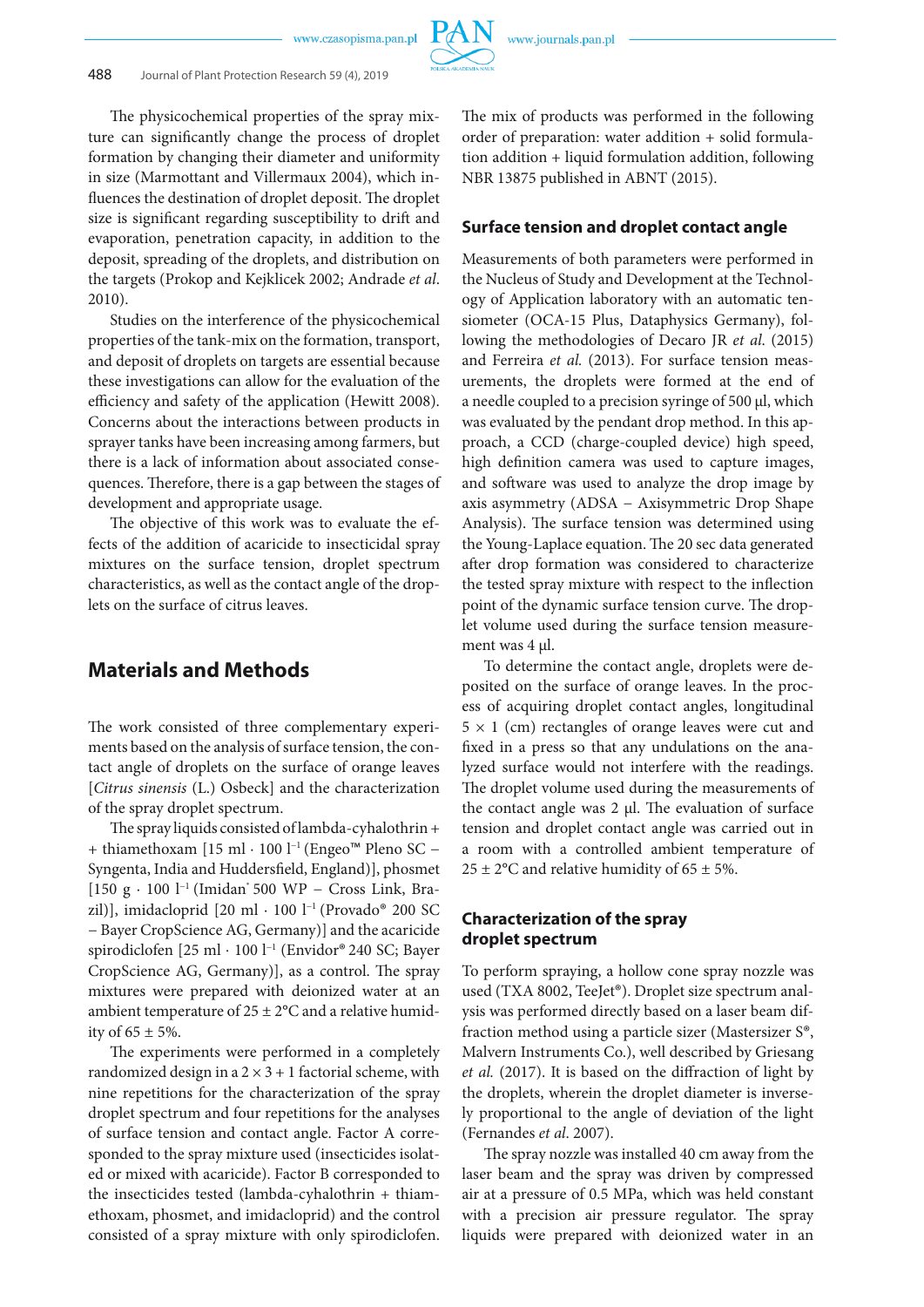ambient temperature of  $25 \pm 2$ °C and relative humidity of  $65 \pm 5\%$ . The ambient conditions during the experiments were: an air temperature of 26°C, a relative humidity of 55% and the absence of wind.

To characterize the droplet size spectrum, the values of the volume median diameter (*VMD*), the percentage of the volume with droplet diameters less than 100 μm ( $V$  < 100) and the uniformity of the droplets (*SPAN*) were used. The *SPAN* was obtained from the droplet sizes that related to the spray volume at 10, 50 and 90% (*Dv*0.1, *Dv*0.5, and *Dv*0.9), using the following equation (Malvern 1997):

$$
SPAN = \frac{Dv0.9 - Dv0.1}{Dv0.5}.
$$

The *SPAN* value indicates the variation of the droplet size i.e., the smaller the value, the more uniform the spray droplet spectrum.

## **Statistical analysis**

The data for the surface tension, contact angle, *VMD*, *V* < 100, and the *SPAN* were subjected to analysis of variance by the *F* test and the means were compared using the Tukey test ( $p > 0.05$ ). with the statistical program AgroEstat.

Pearson's correlation test was performed between the variables of surface tension and contact angle, *VMD* and between *V* < 100 and *SPAN*, at 5% probability.

## **Results**

### **Surface tension**

The addition of acaricide to an insecticide spray mixture reduced the surface tension  $(F = 88.79)$ ;  $p < 0.0001$ ). There was a statistically significant difference between the insecticides when they were evaluated separately ( $F = 4.75$ ;  $p = 0.0198$ ). However, when combined with acaricide, the lambda-cyhalothrin + + thiamethoxam insecticide showed a lower surface tension value compared to the others. There was significant interaction between the spray mixture and insecticide factors ( $F = 7.13$ ;  $p = 0.0043$ ). Therefore, the factors can be considered interdependent (Table 1). The additional treatment (spirodiclofen) differed from the other treatments evaluated ( $F = 366.14$ ;  $p < 0.0001$ ), presenting lower values.

## **Droplet contact angle**

Differences were observed among the analyzed factors regarding the contact angle of droplets on the adaxial surface of the orange leaves (Table 2). The addition of acaricide to the insecticidal spray mixtures reduced the contact angle of the droplets. Among the insecticides, imidacloprid showed a greater contact angle compared to the others. The contact angle of the control did not differ from other treatments ( $F = 2.84$ ;  $p = 0.1068$ ), with a value of 84.09.

The correlation coefficient was significant ( $p =$ = 0.0279) and positive for the surface tension and contact angle for isolated insecticides  $(R = 0.6307)$ . However, it was not significant ( $p = 0.6565$ ) for the mixture of insecticide and acaricide  $(R = 0.1434)$ . The addition of acaricide to insecticides reduced the dependence between factors.

## **Characterization of the spray droplet spectrum**

Both the *VMD*, the *V* < 100, and the *SPAN* were influenced by the spray mixture constitution. The *VMD* values of the droplets presented significant differences for isolated insecticide spray mixtures or in a mixture with spirodiclofen ( $F = 53.24$ ;  $p < 0.0001$ ), and for the insecticides used ( $F = 16.02$ ;  $p < 0.0001$ ). The combination of insecticide and acaricide resulted in increases in the *VMD* value, except for insecticide imidacloprid (Fig. 1). For the insect-only spray mixture, imidacloprid presented the highest value of *VMD.* Among the insecticides combined with acaricide, phosmet presented a higher *VMD* value (134.57 μm). It was observed that the interaction between the evaluated factors was

**Table 1**. Mean values of surface tension coefficients of tested drops in mN · m−1 of spray mixture containing insecticide alone or in mixture with acaricide, related to the unfolding of degrees of freedom between the interactions of spraying liquid with insecticides

| Insecticides                      | Spraying liquid                                       |           |
|-----------------------------------|-------------------------------------------------------|-----------|
|                                   | alone                                                 | mixture   |
| Lambda-cyhalothrin + thiamethoxam | 72.26 aA                                              | 67.42 bB  |
| Phosmet                           | 71.90 aA                                              | 70.33 bA  |
| Imidacloprid                      | 72.91 aA                                              | 68.96 bAB |
|                                   | LSD line (5%) 1.32; LSD column (5%) 1.60; CV (%) 1.29 |           |

Means followed by different lowercase letters in the lines and upper case in the columns differ significantly from each other by the Tukey's test (*p* > 0.05). LSD − least significant difference, *CV* − coefficient of variation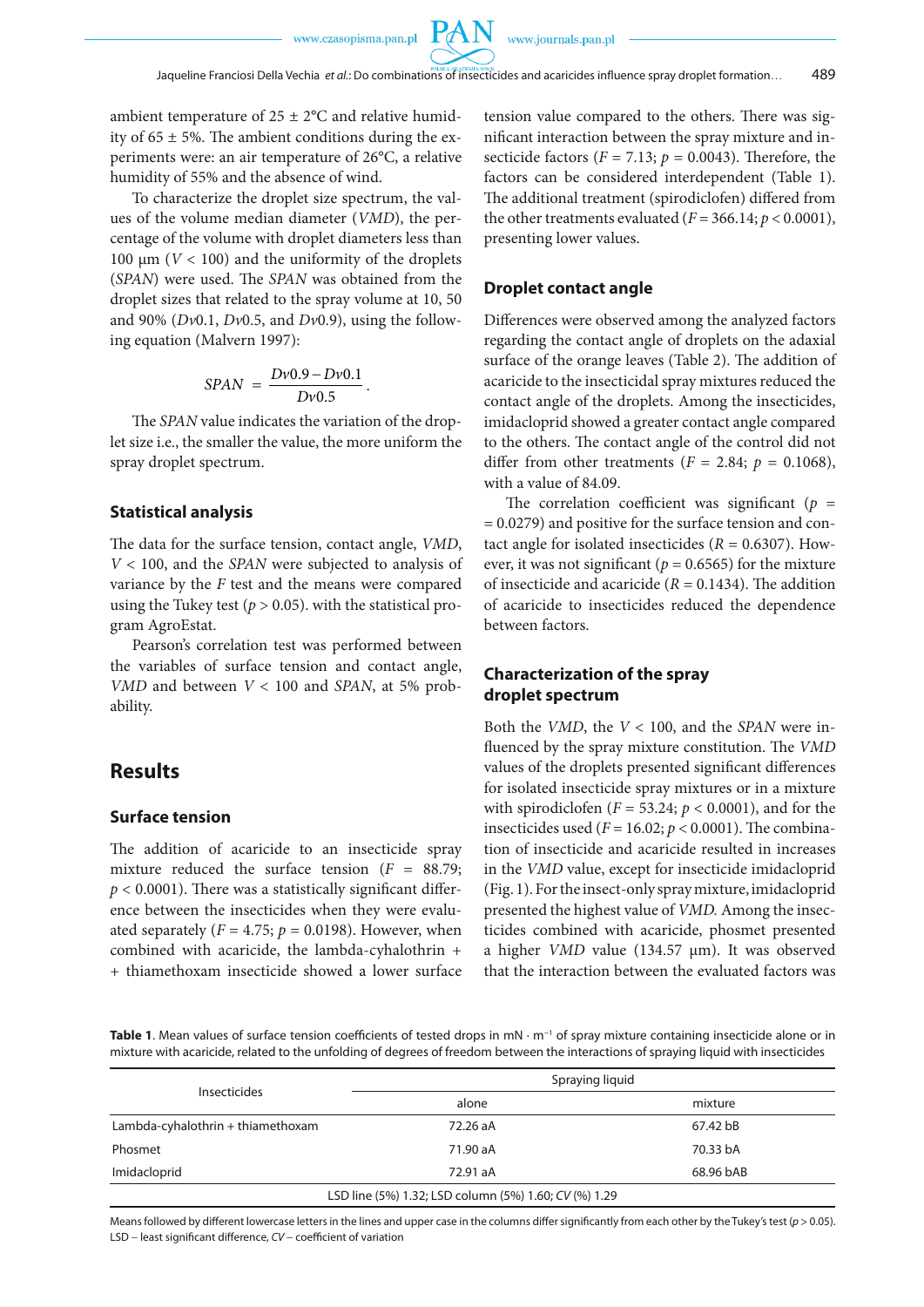



#### 490 Journal of Plant Protection Research 59 (4), 2019

**Table 2.** Analysis of variance and tests of significance for the contact angle (degree) formed by drops applied on the adaxial surface of orange leaves in a function of different factors (spray mixture and insecticides)

| Causes of variation               | $\sqrt{F}$    | $\boldsymbol{p}$ |  |
|-----------------------------------|---------------|------------------|--|
| Spraying liquid (A)               | $5.71*$       | 0.0263           |  |
| Insecticides (B)                  | $24.44**$     | < 0.0001         |  |
| A vs. B                           | $0.38$ ns     | 0.6856           |  |
| Control vs. Factorial             | 0.34 ns       | 0.5664           |  |
| CV                                | 4.73          |                  |  |
|                                   | Spray mixture |                  |  |
| Alone                             | 84.77 a       |                  |  |
| Mixture                           | 80.94 b       |                  |  |
| LSD (5%)                          | 3.33          |                  |  |
|                                   | Insecticides  |                  |  |
| Lambda-cyhalothrin + thiamethoxam |               | 78.74 b          |  |
| Phosmet                           | 79.05 b       |                  |  |
| Imidacloprid                      | 90.78 a       |                  |  |
| LSD (5%)                          | 4.95          |                  |  |

Means followed by \* or \*\* differ significantly from each other by the Tukey test, *p* > 0.01 or *p* > 0.05, respectively. Means followed by different lowercase letters in the columns differ significantly from each other by the Tukey test (*p* > 0.05). LSD – least significant difference; CV – coefficient of variation; ns – not significant



**Fig. 1.** (A) – Volumetric median diameter (*VMD*), (B) – percentage of the volume of droplets smaller than 100 μm (*V* < 100) and (C) – coefficient of droplet size uniformity (*SPAN*) for insecticides lambda-cyhalothrin + thiamethoxam (LT), phosmet (PM) and imidacloprid (IM) isolated and combined with acaricide applied with a hollow cone nozzle (TXA 8002). Columns followed by lowercase letters were used to compare insecticide alone and mixed with acaricide, while uppercase letters were used to compare between insecticides for alone and mixed spray separately. The same letters do not differ significantly from each other by the Tukey's test (*p* > 0.05)

significant  $(F = 14.83; p < 0.0001)$ . The additional treatment did not differ from the other treatments, with the value 126.83  $\mu$ m (*F* = 1.31; *p* = 0.2567).

The *V* < 100 differed between the isolated and mixed products ( $F = 61.90$ ,  $p < 0.0001$ ) and between the different insecticides ( $F = 22.55$ ;  $p < 0.0001$ ). There were significant differences in the interaction between the evaluated factors ( $F = 7.27$ ;  $p = 0.0016$ ) (Fig. 1). The spray mixture formed by the insecticide only presented a higher percentage of drops smaller than 100 μm in relation to the spray mixture combined with acaricide. Regardless of the type of spray mixture for the different insecticides, lambda-cyhalothrin + thiamethoxam presented a higher *V* < 100. The additional treatment (acaricide control) did not differ from the

other treatments ( $F = 3.66$ ,  $p = 0.0609$ ), with 26.42% of *V* < 100.

The uniformity of the droplet size spectrum was altered by the presence of acaricide  $(F = 53.51;$  $p < 0.0001$ ) and by the different insecticides evaluated  $(F = 41.13; p < 0.0001)$  and the results resembled those obtained for the variable  $V < 100$ . There was significant interaction between factors A and B (*F* = 5.68;  $p = 0.0057$ ). Among the insecticides evaluated, the droplet size spectrum generated by lambda-cyhalothrin + thiamethoxam presented the least uniform droplet spectrum regardless of the type of spray mixture. The uniformity of the additional control (acaricide) differed from the other treatments  $(F = 6.11;$  $p = 0.0165$ , presenting a value of 0.95.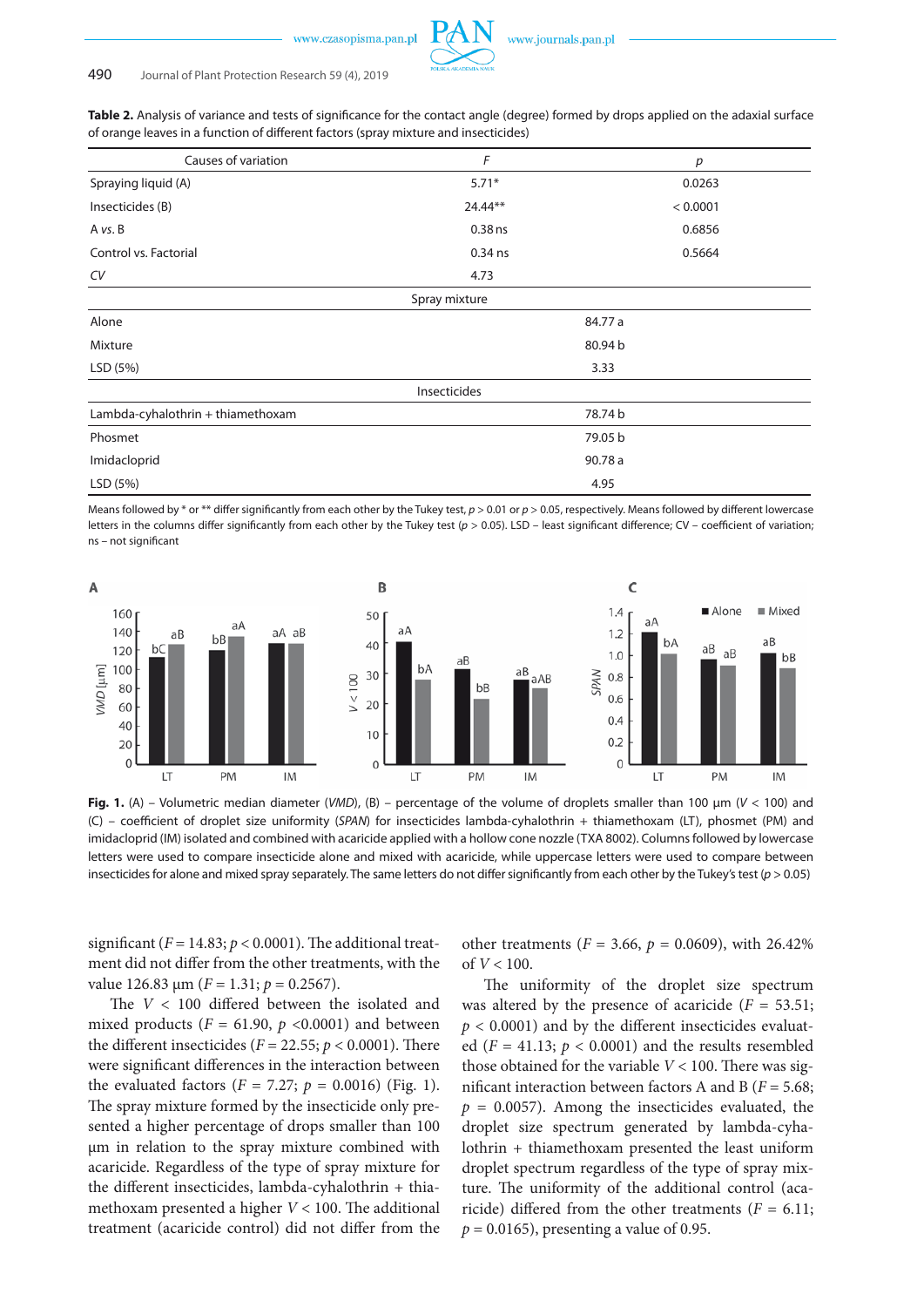**PAN** 

The correlation coefficient was significant and negative between *VMD* and *V* < 100 for both isolated insecticides ( $p = 0.0143$ ;  $R = -0.6831$ ) and the insecticide and acaricide mixture (*p* = 0.011; *R* = −0.7012).

The Pearson correlation coefficient was significant  $(p = 0.0206)$  and positive for the isolated insecticides  $(R = 0.6559)$  between the parameters  $V < 100$  and *SPAN*, and there was no significant correlation between the insecticide and acaricide ( $p = 0.0947$ ;  $R = 0.5041$ .

## **Discussion**

#### **Surface tension and droplet contact angle**

The mixing of pesticides in tanks intended for different uses is a current practice which is mainly used to save operational resources. However, it is necessary to know the possible physical, chemical and biological implications of this practice that could compromise the efficacy of the treatments performed (Andrade *et al*. 2013).

In general, we observed that the spray mixture surface tension was reduced with the addition of the acaricide, from 72.91 to 67.42. This is an indication of the spreading of droplets on the tested leaves and the greater coverage of the leaf 's surface. A positive correlation was recorded as has been observed in other research (Yu *et al*. 2009; Decaro JR *et al*. 2014). This effect may be related to the modification of the molecular orientation in the active ingredients, or the interaction of the liquid and the leaf 's surface (Iost and Raetano 2010).

For insecticide spraying of only the tested mixtures, the values were similar to that obtained for water  $(74 \text{ mN} \cdot \text{m}^{-1})$ . This implies that this kind of spray mixture has high surface tension values and the droplets tend to maintain high contact angles on the surface where they settle. When the contact angle exceeds 90°, the surface is considered as hydrophobic, whereas lower values characterize the surface as hydrophilic (Iost and Raetano 2010). The constituents of the leaf 's epidermis have a significant influence on this spreading, and when the interfacial tension (spray mixture-leaf) is greater than the surface tension of the liquid, it results in greater spreading (Damak *et al*. 2016).

The coverage provided by the tested spray mixtures is supported by the values of the surface tension since the Pearson correlation coefficient between these factors was positive. The cuticle of the orange leaves contains wax, which is a hydrophobic substance, and the addition of products with tenso-active properties in the spray mixture can provide a greater affinity with this substance, resulting in greater spreading (Iost and Raetano 2010).

In a field application, high surface tensions and contact angles would imply a lower potential for coverage of the target. This would require an increase in the application volumes or the use of smaller droplets. Considering that orange crop plants usually require coverage of a large leaf surface, the volume requirement is already high. For targets of low mobility and difficult access to spraying, such as *Brevipalpus* spp. mites, the use of spray mixtures with high surface tensions and contact angles can, therefore, result in more expensive applications (Decaro JR *et al*. 2015).

Thereby, the adoption of alternatives that improve the coverage of the treated surface, such as the use of adjuvants in the spray mixtures as the products evaluated in this study, can contribute to the satisfactory coverage of the targets without the need to increase the volume of application. This characteristic can have direct implications on the costs of phytosanitary treatments due to the operational performance of the sprayer by using less water per area unit. However, the costs of the adjuvants should not be greater than the operational costs provided by the alternative of application with higher volumes. In addition, alternatives that modify the characteristics of the spray mixture may result in a reduction of the expected biological effect for the control of the targets.

#### **Characterization of spray droplet size**

The composition of phytosanitary spray mixtures based on multiple components can influence the viscosity and surface tension of the spray mixture by acting on the internal structure of the jet, with an overall effect on the size of the droplets formed (Butler-Ellis *et al*. 2001). The addition of acaricide to the insecticidal spray mixtures resulted in increases of *VMD* values, *SPAN* reduction and %vol < 100 μm with combinations, compared to isolated products. Generally, the increase in droplet size leads to less coverage of leaves in the field. However, with the increased spread of the droplets and the reduction in the volume of droplets susceptible to drift, the combination of products can produce positive results.

The uniformity of the droplet size spectrum determined with *SPAN* can be altered based on the composition of the spray mixture (Costa *et al*. 2017). In this way, the addition of acaricide to the insecticides can facilitate a more homogenous droplet size spectrum. According to the values obtained for the Pearson correlation coefficient, there was a negative correlation between the *VMD* and *V* < 100 factors for both the isolated insecticides and the mixture with the acaricide. Therefore, with an increase of the VMD values, there was a decrease in the *V* < 100 (Baesso *et al.* 2014; Costa *et al.* 2017). An increase of the *VMD* or a reduction of the amount in droplets smaller than 100 µm can result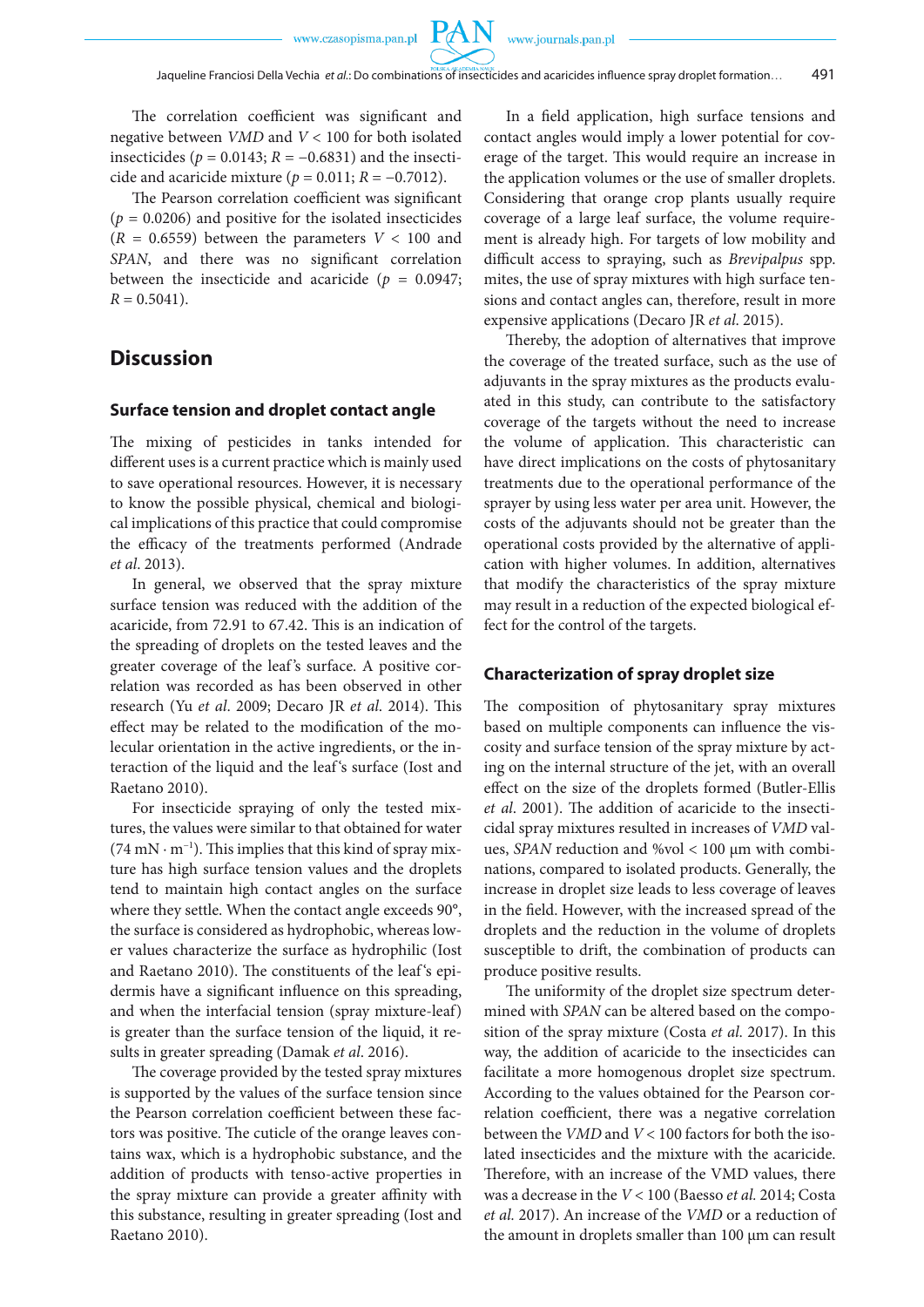www.czasopisma.pan.pl



in less drift risk (Dorr *et al*. 2013; Oliveira *et al*. 2015). This can, in turn, reduce the risk of contamination in adjacent areas.

A positive correlation was found for the *V* < 100 and *SPAN* factors, meaning that a more uniform droplet size spectrum leads to a reduction in *V* < 100. Considering that droplets are classified according to sizes into several classes (ASABE 2009), the very fine class can suffer significant spray losses due to drift and evaporation. Droplets with a size greater than those recommended for the application can be lost by a ricochet and superficial runoff. Obtaining a jet of spray mixture with droplets of uniform size spectrum means lower losses (Ferreira *et al*. 2013). It is worth mentioning that the use of the class of fine droplets is recommended when greater coverage and penetration is required in the canopy of plants, as well as those produced in this research, and that classes of medium or coarse droplet sizes are better for application under conditions of greater risk of drift (Cunha *et al*. 2007; De Oliveira and Antuniassi 2011; Almeida *et al*. 2014, 2016; Triloff *et al.* 2014). However, little is known about the drop diameter ratio that provides coverage of a leaf 's surface that results in effective pest control. The ideal coverage for the response to biological phenomenon will also depend on the interactions of the molecules and the formulation of the product with the target (Almeida *et al*. 2016).

# **Conclusions**

The combinations of tested products showed notably positive results on the safety of application. A significant reduction of the drift susceptible fraction of droplets and an increase in the *VMD* value were observed. In addition, the improvement in the uniformity of the droplet size spectrum is worth mentioning, because it resulted in a larger fraction of droplet uniformity with the appropriate size for the application. In addition, a decrease in surface tension improved spreading of the drops on the target surface, resulting in increased coverage values and consequently greater control of biological targets.

#### **References**

- ABNT [Associação brasileira de normas técnicas]. 2015. NBR 13875: Agrotóxico − Avaliação de compatibilidade físicoquímica. 2nd ed. Rio de Janeiro, Brazil, 15 pp. (in Portuguese)
- Almeida D.P., Timossi P.C., Lima S.F., Silva U.R., Reis É.F. 2014. Weather conditions and application volumes in the desiccation of *Urochloa ruziziensis* and spontaneous vegetation. Revista Brasileira de Herbicidas 13: 245–251.
- Almeida D.P., Agostini A.R., Yamauchi A.K.F., Decaro Junior S.T., Ferreira M.C. 2016. Application volumes and sizes

of droplets for the application of diquat herbicide in the control of *Eichhornia crassipes*. Planta Daninha 34 (1): 171−179. DOI: http://dx.doi.org/10.1590/S0100-83582016340100018

- Andrade D.J., Ferreira M.C., Fenólio L.G. 2013. Compatibilidade entre acaricidas e fertilizantes foliares em função de diferentes águas no controle do ácaro da leprose dos citros *Brevipalpus phoenicis*. Revista Brasileira de Fruticultura 35 (1): 39–50. DOI: http://dx.doi.org/10.1590/S0100-29452013000100006 (in Portuguese, with English summary)
- Andrade D.J., Ferreira M.C., Santos N.C. 2010. Efeito da adição de óleos ao acaricida cyhexatin sobre o ácaro *Brevipalpus phoenicis* e na retenção de calda por folhas de citros*.* Revista Brasileira de Fruticultura 32 (4): 1055−1063. DOI: http:// dx.doi.org/10.1590/S0100-29452010000400014 (in Portuguese, with English summary)
- ASABE [American Society of Agricultural and Biological Engineers]. 2009. Spray nozzle classification by droplet spectra. p. 1−3. In: "ASABE Standard". St. Joseph
- Baesso M.M., Teixeira M.M., Ruas R.A.A., Baesso R.C.E. 2014. Tecnologia de aplicação de agrotóxicos. Revista Ceres 61: 780−785. DOI: http://dx.doi.org/10.1590/0034- 737x201461000003 (in Portuguese)
- Bassanezi R.B., Montesino L.H., Gimenes-Fernandes N., Yamamoto P.T., Gottwald T.R., Amorim L., Bergamin Filho A. 2013. Efficacy of area-wide inoculum reduction and vector control on temporal progress of huanglongbing in young sweet orange plantings. Plant Disease 97 (6): 789−796. DOI: http://dx.doi.org/10.1094/PDIS-03-12-0314-RE
- Bastianel M., Novelli V.M., Kitajima E.W., Kubo K.S., Bassanezi R.B., Machado M.A., Freitas-Astúa J. 2010. Citrus leprosis: centennial of an unusual mite-virus pathosystem. Plant Disease 94: 284−292. DOI: http://dx.doi.org/10.1094/PDIS-94- 3-0284
- Belasque Júnior J., Bassanezi R.B., Yamamoto P.T., Ayres A.J., Tachibana A., Violante A.R., Tank J.R.A., Di Giorgi F., Tersi F.E.A., Menezes G.M., Dragone J., Jank Júnior R.H., Bové J.M. 2010. Lessons from huanglongbing management in São Paulo State, Brazil. Journal of Plant Pathology 92 (2): 285−302. DOI: http://dx.doi.org/10.4454/jpp.v92i2.171
- Brasil. Ministério da Agricultura, Pecuária e Abastecimento. 2002. Decreto 4074 que regulamenta a Lei 7802 de 11 de julho de 1989 que dispõe sobre agrotóxicos, seus componentes e afins e de outras providencias. Diário Oficial da União, Brasília, DF. (in Portuguese)
- Butler-Ellis M.C., Tuck C.R., Miller P.C.H. 2001. How surface tension of surfactant solutions influences the characteristics of sprays produced by hydraulic nozzles used for pesticide application. Colloids Surfaces A: Physicochemical and Engineering Aspects 190 (3): 267−276. DOI: http://dx.doi. org/10.1016/S0927-7757(00)00776-7
- Costa L.L., Carneiro A.L.C.G., Souza A.D.V., Almeida D.P., Ferreira M.C. 2017. Caracterização da aplicação com diferentes inseticidas e pontas de pulverização na cultura da soja. Engenharia na Agricultura 25 (2): 116−123. DOI: http:// dx.doi.org/10.13083/reveng.v25i2.732 (in Portuguese, with English summary)
- Cunha J.P.A.R., Teixeira M.M., Fernandes H.C. 2007. Avaliação do espectro de gotas de pontas de pulverização hidráulicas utilizando a técnica da difração do raio laser. Engenharia Agrícola 27: 10−15. DOI: http://dx.doi.org/10.1590/S0100- 69162007000200002 (in Portuguese, with English summary)
- Damak M., Mahmoudi S.R., Hyder M.N., Varanasi K.K. 2016. Enhancing droplet deposition through *in-situ* precipitation. Nature Communications 7 (12560): 1−9. DOI: 10.1038/ ncomms12560
- Decaro JR S.T., Ferreira M.C., Lasmar O., Campos H.B.N. 2014. Relationship among variables of sprays applied at reduced volumes in a coffee plantation. Aspects of Applied Biology 122 (1): 415−422.
- Decaro JR S.T., Ferreira M.C., Lasmar O., Fouquet G. 2015. Reducing spray volume for the control of *Leucoptera coffeella* (Lepidoptera: Lyonetiidae) in coffee plants. Coffee Science 10 (4): 491–498.